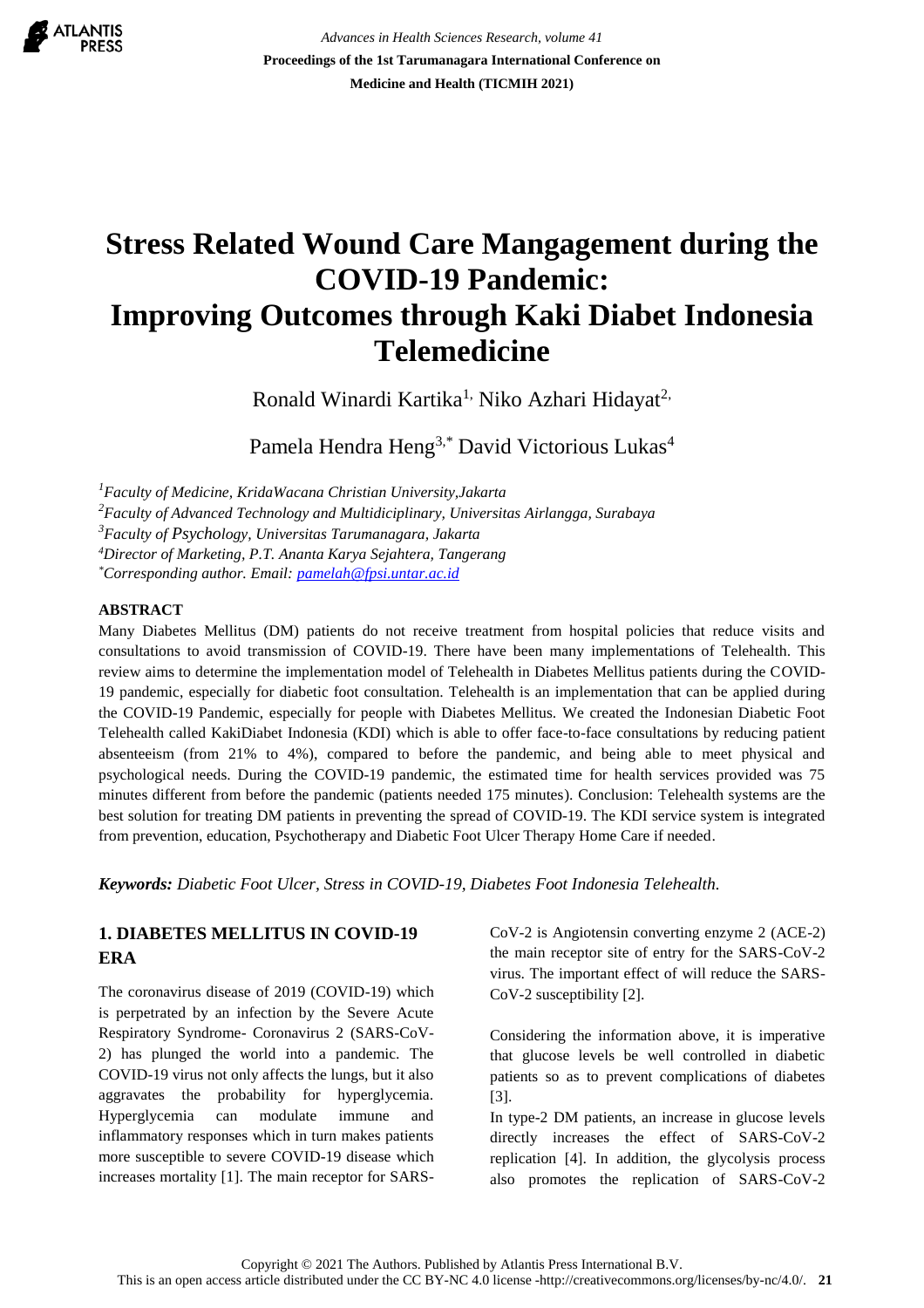through the production of mitochondrial reactive oxygen species and the activation of hypoxia-induced factor  $1\alpha$  [5] which is an independent predictor of morbidity and mortality in patients with COVID-19 [6]. In vivo studies in MERS-CoV-infected diabetic mice resulted in an irregular immune response, leading to severe and widespread pulmonary pathology [7,8]. Thus in patients with SARS-CoV-2 infection with type 2 diabetes mellitus with poor glycemic control predicts an increased need for medication and hospitalization, as well as increased mortality [9].

# *1.1. Diabetic Foot Disease during the COVID-19 Pandemic*

A paper from Wuhan about COVID-19 with a comorbidity of diabetes mellitus lists risk factors for mortality include advanced age, being a man with poor glycemic control, having high blood pressure, and a history of cardiovascular disease. These are the same risk factors for a poor prognosis for people with diabetes who later develop diabetic foot as a sequelae [10].

The COVID-19 pandemic has brought to light particular challenges in the management of people with DM and its complications such as foot ulceration. Approaches towards patients have had to be modified to be accommodating towards a new normal of social distancing and have had to use telemedicine or teleconferencing such that classical in person practices have had to be cancelled and replaced by telephone consults, including outpatient consults regarding diabetes and its sequelae [11].

Moreover, diabetes patients have had to deal with the "fear" factor as well. The pandemic has made patients have to deal with the possibility that if they get COVID and have to be admitted to the hospital, the statistics say that people with a comorbidity of diabetes have a poorer prognosis. Therefore, a lot of diabetic and diabetic foot patients are afraid to go to clinics or hospitals because they perceive these places to be hotbeds for the COVID-19 virus. This perception has led to a decrease in hospital and clinical attendance thus patient follow-up and care has been reduced. In summation, the current pandemic increases the risk of poorly controlled diabetes and the consequent complications that come

with it which are Diabetic Foot Ulcers and Stress related Diabetic Foot.

# *1.2. Effects of Stress on Health and Diabetic Foot Ulcer*

The fight or flight response, also known as the rapid stress response, can be triggered by physical or psychological dangers or by emotional distress [12]. This will lead to an increase in hormones, amino acids, and glucose produced during stress and may be valuable in overcoming these stressors because the hormone glucagon will make the patient calmer [13]. However, as a result of the increase in glucagon, there will be an increase in the process of glycolysis which will cause an increase in blood glucose levels. This will slow down the wound healing process on a biological level. Kiecolt-Glaser et al,. [14], the effect of stress on cytokine production and healing rate in diabetic foot ulcers associated with interleukin (IL)- 1β was significantly released [14].

The next section of this article will review specific reports on diabetic foot care from a third world country during the COVID-19 pandemic, that is Kaki Diabet Indonesia Telehealth.

# **2. TELEHEALTH AND TELEMEDICINE APPLICATIONS FOR THE DIABETIC FOOT**

The use of telehealth and telemedicine applications will help in the self-monitoring of foot health status by diabetic patients, as well as control of routine drug therapy. Besides that, telehealth is a diagnostic, therapeutic, and educational tool so that it will increase the efficiency and effectiveness of treatment. It also has a socio-economic impact in health care such as reducing transportation costs to the hospital and saving time more efficiently [15]. Many applications have been developed in the field of diabetic foot wound diagnosis such as dermal thermography, foot imaging tools, whether mobile or video or online technology. However, currently very few applications have been implemented in diabetic foot care, which may be related to its psychometric properties, which provide holistic care to both diabetic patients and diabetic foot wounds [16]. The purpose of this paper is to inform the public about recent advances by guiding development and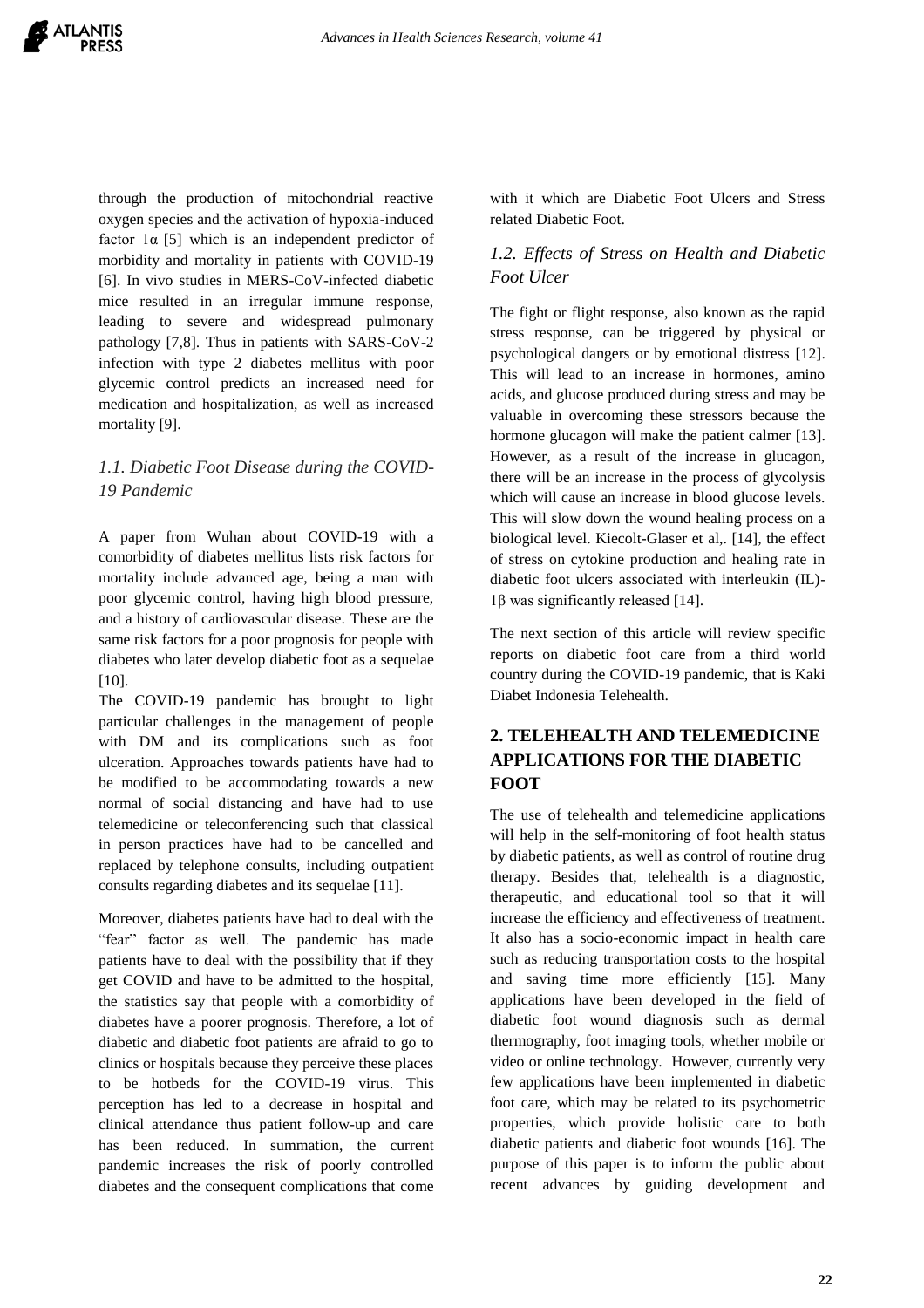implementation in the fields of medicine and psychology. It is intended that the telehealth and telemedicine applications used can provide assessment, monitoring, prevention, and treatment of diabetic foot disease. In addition, telehealth or telemedicine services can provide education and mental psychological services for diabetic patients who tend to experience depression. Many diabetic foot wound patients experience depression due to wounds that take a long time to heal [17,18].

The telehealth and telemedicine modes reviewed in this paper need investment in equipment, setup, training, and personnel and so these must be weight against the benefit of the patient involved. Being cost-effective is an important aspect to consider for the success of this mode to be accepted and implemented for the use in diabetic foot

# **3. KAKI DIABET INDONESIA TELEHEALTH**

Kaki Diabet Indonesia (KDI), is a Digital Health Telehealth Platform that explains for Foot disease. Diabetes which is one of the complications of "Mother's Disease" namely Diabetes Mellitus. In Indonesia, diabetes sufferers are estimated to reach around 8.5 million people with ages ranging from 20- 79 years (quoted from the International Diabetes Federation), ironically no more than half  $(<50\%)$  are aware of it, are alert so they won't face it [19].

Kaki Diabet Indonesia is a medical service system consisting of an online (telemedicine) and offline (vascular clinic) platform that focuses on treating Diabetic Foot disease. Telemedicine services include: (1) online education to increase public knowledge about Diabetic Foot disease; (2) online consultation between patients and doctors. Services at the vascular clinic include all medical services that must be in direct contact with doctors, starting from diagnostics, drug administration and action [19].

Kaki Diabet Indonesia, which is a holistic medical service system with telemedicine technology that is devoted to certain diseases, in this case is Diabetic Foot. Holistic medical services which consist of health promotion, patient education, consultation, to complete treatment, using online and offline platforms. Health promotion services, education, initial consultations, and online referrals can be carried out by utilizing digital information and

communication technology in the form of telemedicine so that goals are achieved with minimal costs. This online medical service is also equipped with an offline medical service system, namely the Vascular Clinic, Airlangga University Hospital and other partner clinics, which include follow-up consultations, diagnostics, therapy and rehabilitation. The combination of these 2 systems can achieve comprehensive medical services with broad coverage and cost effectiveness [19].

Kaki Diabet Indonesia application, available on Playstore - Google Play, is designed as a Digital Platform Health (Telehealth) that can be done in the management of Diabetic Foot disease encapsulating aspects of Information, Education, Communication & Consulting [19].

The achievements of this developed Indonesian Diabetic Foot digital platform have been successfully realized by Technology Digital Health - IndoHCF Award at ICE - BSD 2019, Jakarta Indonesia. Over time, Diabetic Foot Indonesia, increasingly working through regular webinars, and then in this pandemic era, anticipating the difficulty of patients & families attending control at the hospital, which was developed an additional prospective platform namely KDI Home care [19].

Through telehealth services, specifically Kaki Diabet Indonesia, patients are able to, in practice, substitute a hospital visit and it becomes a one-stop-shop for routine checkup which takes away a lot of the "fear and stresses" of a hospital visit especially in this pandemic as patients do not have to leave the comfort of their own homes for most of the services, which include health promotion, patient education, medical and psychological consultation that are provided by Kaki Diabet Indonesia. This in turn, will have a higher probability for patient compliance towards management for their stress-related diabetic foot wounds and also a reduced risk of transmission for COVID because of the reduced duration in high-risk areas for transmission such as hospitals. In conjunction with better patient compliance, the hospital system will have a lighter workload regarding diabetic foot management. Additionally, because of ease of access to the application, this essentially means that patients who need psychological support are able to reach out towards licensed psychiatrists and psychologists a lot more easily.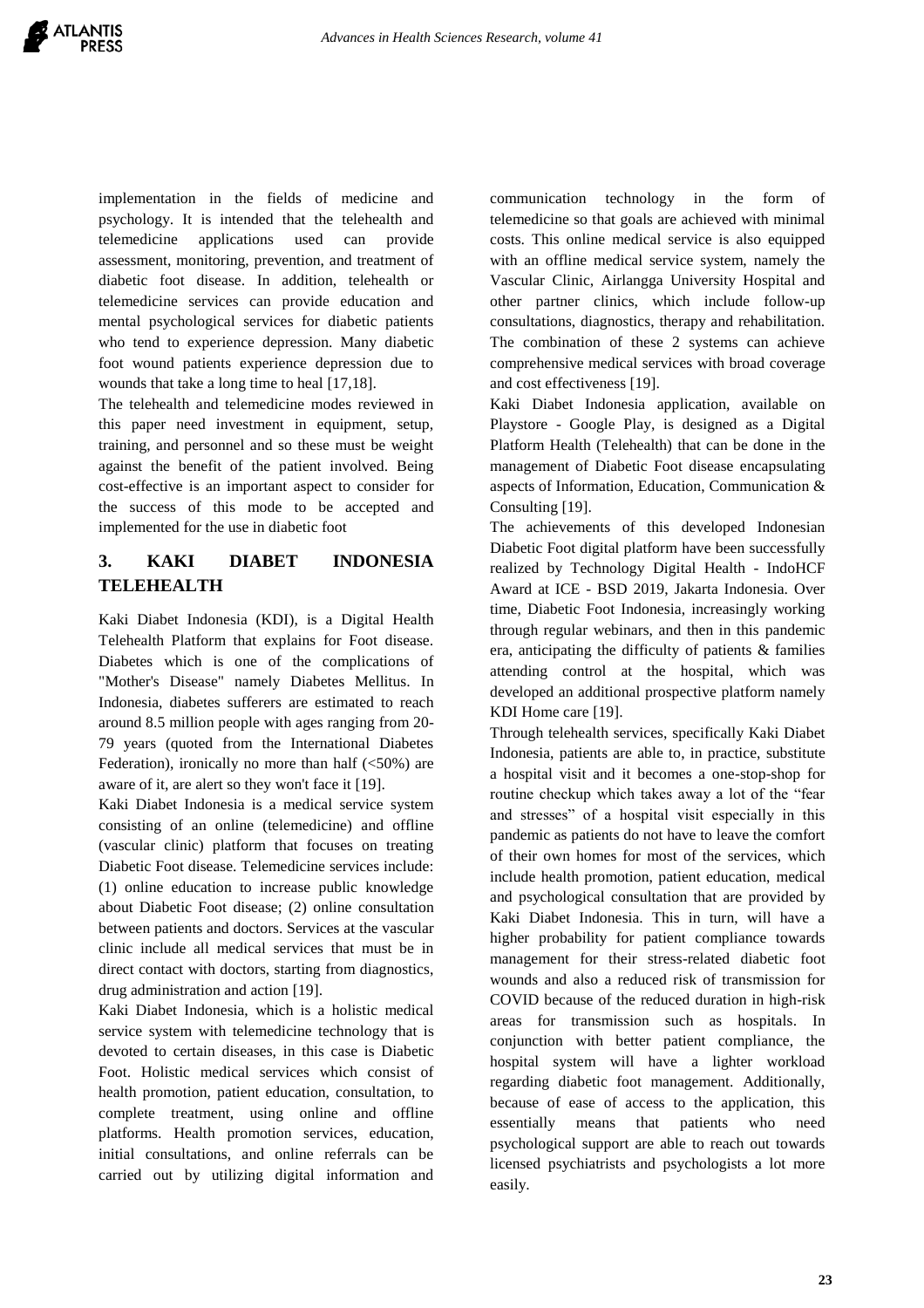Digital Blended services for Diabetic Foot Indonesia further strengthen the strengthening of Digital Health -Telemedicine in Indonesia, specifically for Diabetic Foot problems in Indonesia.

# **4. STRESS**

Stress was identified as a non-specific symptom and sign of disease by Selye, the first scientist to study this. While at McGill, Selye was assigned by Prof Collip to identify various female sex hormones that had yet to be discovered. To carry out this project, Selye collected cow ovaries for examination and processing. To measure the response, he also injected various extracts into the female rats. There were three findings at autopsy: peptic ulcers of the stomach and duodenum, enlargement of the adrenal glands, and atrophy of the lymphatic system including the thymus. This happened not because of a hypothetical new hormone, because the injected noxious agent had the same findings. The next experiment was to place rats in various stressful conditions. The rats were placed on the cold roof of the medical building and the rats were also placed on a rotating treadmill so that the rats had to run continuously. Each trial yielded the same findings, namely the presence of peptic ulcers, lymphatic atrophy, and adrenal hyperactivity. From there Selye realized that his findings were an expression of the internal environment proposed by Claude Bernard and homeostasis at work, and linked the hypothalamic-pituitary-adrenal axis to the body's way of dealing with stress [20].

 Selye differentiated acute stress from chronic stressors, naming the latter 'general adaptation syndrome'. The general adaptation syndrome divides the total response to stress into three phases: the alarm reaction, the stage of resistance and the stage of exhaustion. When individuals are faced with something stressful, they are initially taken of guard, then try to maintain a stable condition by resisting change, if the stressor continues, they will eventually experience exhaustion in dealing with the stressor. Stress is a complex sequence of events, not just a term used by psychologists. All individuals experience stress during periods of illness. Walter Cannon, a physiologist in 1915 explained that this is different from the fight-orflight response or acute stress experienced by a person when he feels threatened [20].

# *4.1 Factors of Stress*

Generally, stress is divided into internal stress and external stress. The most common cause of stress that comes from within us, is called internal stress. Another type of stress that comes from the environment, is called external stress. Internal stress relates to thoughts and feelings which cause anxiety. Most of the time, humans put themselves in the stituations that will make themselves stressed out by worrying about uncertainty, having unrealitstic expectations, and having low selfesteem that caused by a lack of assertiveness and negative self-talk [21].

External stress relates to the environment, such as daily hassles, noise, pollution, population density, financial problems, work stress, and stress that comes from the relationships in the family or with others. It is necessary to identify internal and external stresses, and then learn how to manage them, this will help to deal with stress (First Psychology Scotland) [21].

Tse, Flin, and Mearns in Shahsavarani, Abadi, and Kalkhoran<sup>[22]</sup>state that either or both individual perceptions and environmental factors are causes of stress. Individual perceptions can cause several negative emotions such as anxiety, pain, sadness depression, etc. as well as post-traumatic stress disorder (PTSD) which is serious psychological disorders.

There are various factors in the variation in the quantity and quality of the stress process. This has been analyzed by studies in the areas of executive function and cognitive performance. One of the main factors was the role of stress on higher cognitive and cortical functions. Basically, external factors do not always create a threatening or stressful situation, but individual perceptions mean that. When people do not believe that they have adequate resources to solve problems, they can experience stress or perceive a problem as a threatening or dangerous situation [22].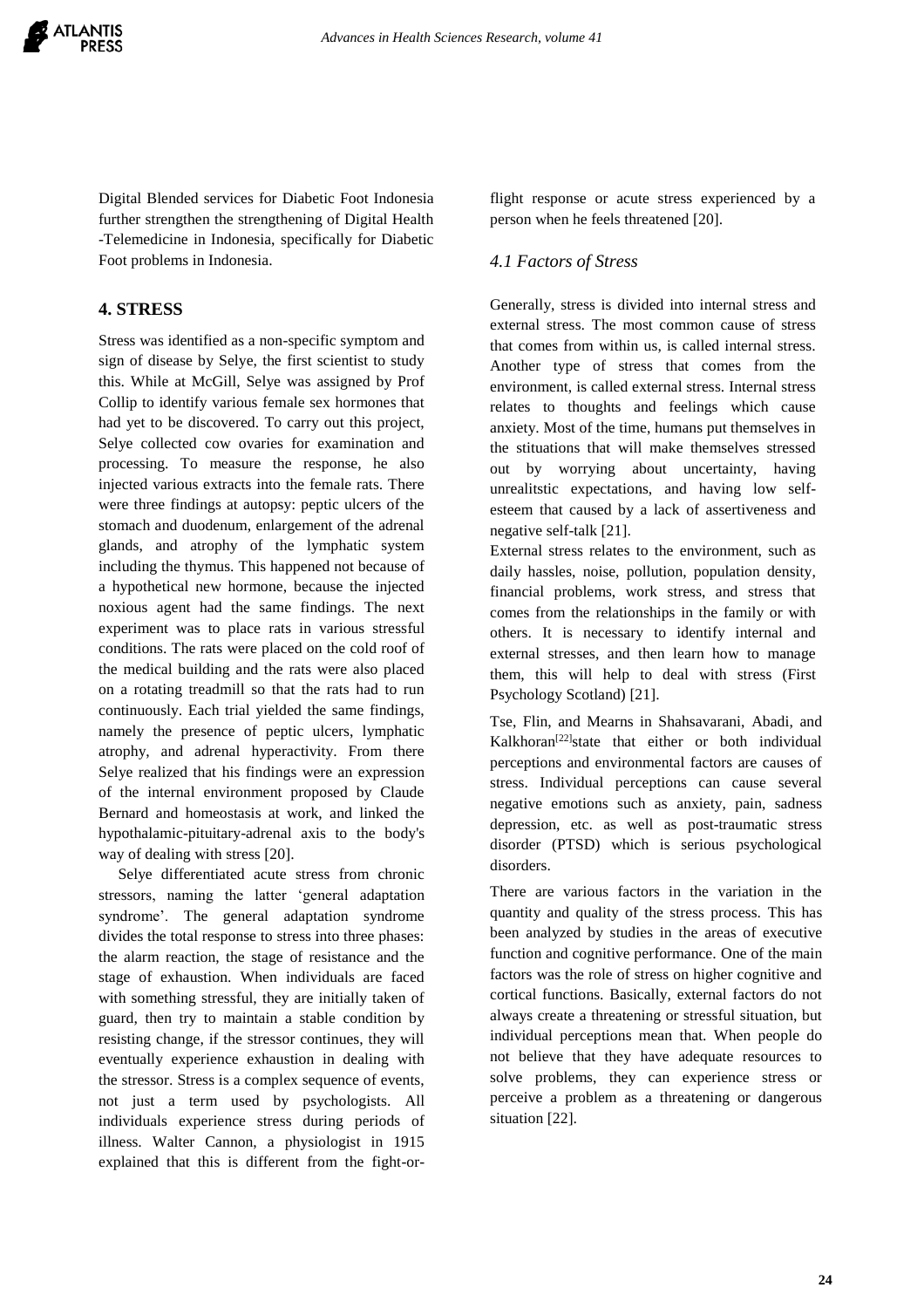## *4.2. Stress with Diabetes Melitus*

An enhancement in proinflammatory cytokines that has been linked to various diseases, such as cardiovascular disease, rheumatoid arthritis, diabetes type 1, diabetes type 2 and certain cancers is being triggered by stress with negative emotions that accompany by anxiety and depression. Stress is a potential cause of chronic hyperglycemia in diabetics. This happens because stress has been proven to contribute a great stimulus to the body's metabolism. The body provides a fight response or sometimes flight response as a result of energy mobilization. When a person experiences stress, the body releases various hormones. This can cause an enhancement in blood glucose. Though this is a normal and important adaptation for healthy organism, but in diabetes, this condition is a result of relative or absolute insulin deficiency, additional in glucose caused by stress cannot be metabolized properly. Abnormalities in the regulation of stress hormones in diabetes may occur [23].

Research in humans has shown that stress can cause hyperglycemia, hypoglycemia, or no establishment effect of glycemic status in diabetes [24].

Stress can also be a result of diabetes because people with diabetes cannot be cured completely, so discipline, obedience and strong motivation are needed to adhere to a balanced diet so that it can cause balance and stress [25].

## *4.3 Stress with Diabetic Foot Ulcer*

Pain and widening of the sores on the feet due to diabetes make it difficult to move and perform daily activities. They become dependent on others because they cannot perform activities independently. This is of course a cause of stress due to limited mobility.

To cope with the expansion of the wound, it is necessary to remove dead tissue and cut the part that is felt to aggravate the infection. Amputation is an alternative for diabetic feet. But amputation not only eliminates aesthetics, but self-confidence can also be lost as a consequence of amputation. Stress is caused by fear of amputation on diabetic foot ulcers [26].

Diabetic foot ulcers have stress due to fear of amputation. To prevent the amputation, the patient must perform sound care properly. Diabetic foot ulcer treatment requires no small amount of money, this has an impact on the economic status for sufferers who are also a stressor in the patient. Besides that, diabetic foot ulcers also have an impact on social change due to sufferers have a condition that causes pain, impaired activity and unpleasant odors [27].

There are four important components to inhibit the growth of diabetes mellitus wounds:

1. Foot Temperature Monitoring

Foot temperature monitoring is a routine activity carried out to identify the occurrence of diabetic wounds. The utilize of technology for remote review of screening to help optimize daily care that can reduce the risk of complications of diabetic foot ulcers.

2. Foot Image Monitoring

Diabetic wound healing is influenced by routine in controlling wounds. the use of a camera and sending images is one method of monitoring wounds that is effective remotely in its application, this image will show different colors on the feet with diabetic wounds. There are eight studies that discuss the role of images in the detection and monitoring of wound healing in diabetes mellitus.

3. Guided Treatment

Targeted exercise is an intervention programmed to improve overall care independently as well as in carrying out physical activities guided by technology. Diabetic foot ulcers have been following four sessions of practice and behavioral counseling for half a month or so, accompanied by technology capable of reviewing activities and text messages. Pre- and post-intervention measures of activity measured were accelerometer results, daily mobility, and glycemic control. The result is an increase in the number of steps with the average of 881.89 steps per day. As the steps of the participations increase, the glucose level also drops by 0.33%. The results showed that participants felt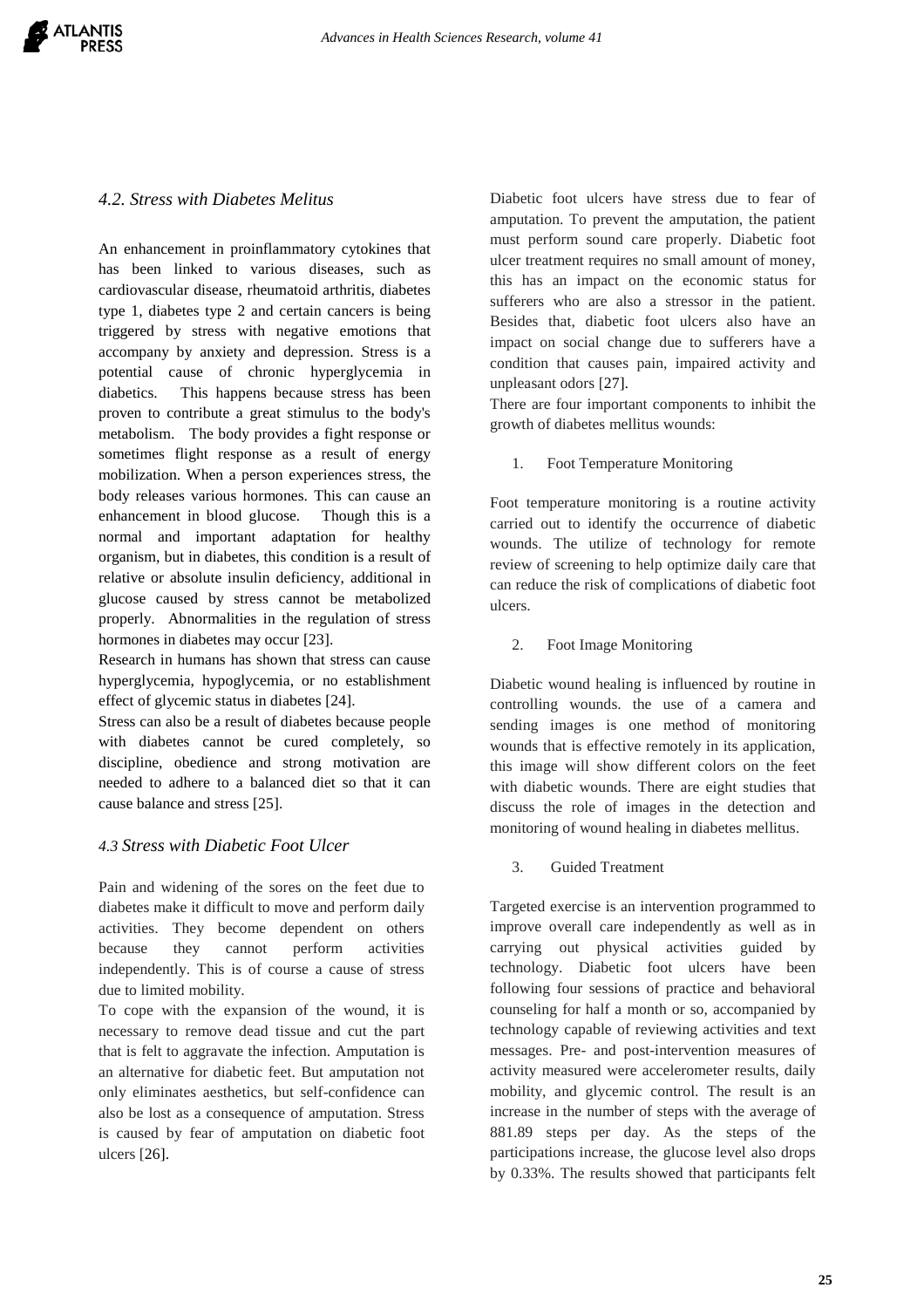the benefits of the intervention. Because it is able to provide more information related to physical activity and dealing with pain.

## 4. Consultation

The role of online consulting in terms of communicating both virtual audio and video is able to is the most important component of the influence of telemedicine on diabetic wound healing. According to the research finding by Elpriska [28], it shows that the most influential factor that occurs in the complications of diabetic foot ulcers in type 2 DM patients is caused by stress.

## *4.4. Stress Management*

Stress management is the process of taking predetermined actions with the aim of controlling one's stress level. It involves thoughts, lifestyle, and emotions including the way a person handles personal problems. Stress management uses various techniques and psychotherapy for a person to effectively deal with stress. Lazarus and Folkman in Christian and Obiageli [29] stated that coping is a behavioral and cognitive constantly changing effort to manage certain internal and external demands that tend to overload or exceed one's resource capacity. Coping is a process that can help a person to master, minimize or tolerate stress, while stress management enhances coping [29].

Stress management techniques if practiced regularly can help the body produce a relaxation response. The relaxation response is when the body is in a state of deep rest as explained by Benson in Christian and Obiageli [29] that the relaxation response changes the emotional and physical response to stress, which is the opposite of the response when our bodies choose to fight or flight when there is a danger. This stress management technique is not only beneficial for people experiencing symptoms of stress but also for people who are not experiencing stress. There are several techniques that are used as proactive measures to combat stress, i.e:

## 1. Sports

Exercise is one of the main stress management techniques that has been shown to contribute to effective coping. When we are under stress, our bodies often increase levels of stress hormones such as cortisol and adrenaline. During physical activity, stress hormones are metabolized, making the body and mind become more calm and relaxed. Relaxing tense tissues and muscles contributes to easing feelings of stress. Exercise can maintain a healthy body thereby reducing stress and vulnerability. In addition, it can increase blood flow to the brain, improve sleep quality, stimulate the nervous system, release hormones and beta-endorphins that have a positive effect on our feelings. Exercise serves as a distraction from stressors especially when we are doing competitive activities because it makes a person feel compelled to go further than usual. Examples of exercises such as jogging, brisk walking, swimming, rowing, cycling, etc [29].

## 2. Progressive Muscle Relaxation (PMR)

PMR is a stress management technique that can reduce tension in the body. It involves alternate tension and relaxation of specific muscle groups in a systematic and sequential pattern to combat stress. These muscle groups can include the neck, chest, abdomen, back, arms, legs etc. When tightening the muscles should be very careful not to harm yourself. In addition, you need advice from a professional such as a doctor if there are certain medical conditions like bone or muscle problems that can create an obstacle for physical activity. If practice regularly, PMR can help a person to know what total tension and relaxation looks like in several parts of the body. As a result, a person can recognize and resist the pressure, which is the first sign of muscle tension accompanying stress [29].

## 3. Diaphragmatic Breathing

Deep breathing, abdominal breathing, belly breathing, or paced respiration is called Diaphragmatic breathing. The University of Texas Center for Counseling and Mental Health, states by doing diaphragmatic breathing, a person may be able to take normal breaths and also maximize the amount of oxygen that enters the bloodstream. This method is used to trigger the body's normal relaxation response and also stop the 'Fight or Flight' response. Diaphragmatic breathing can release tension in the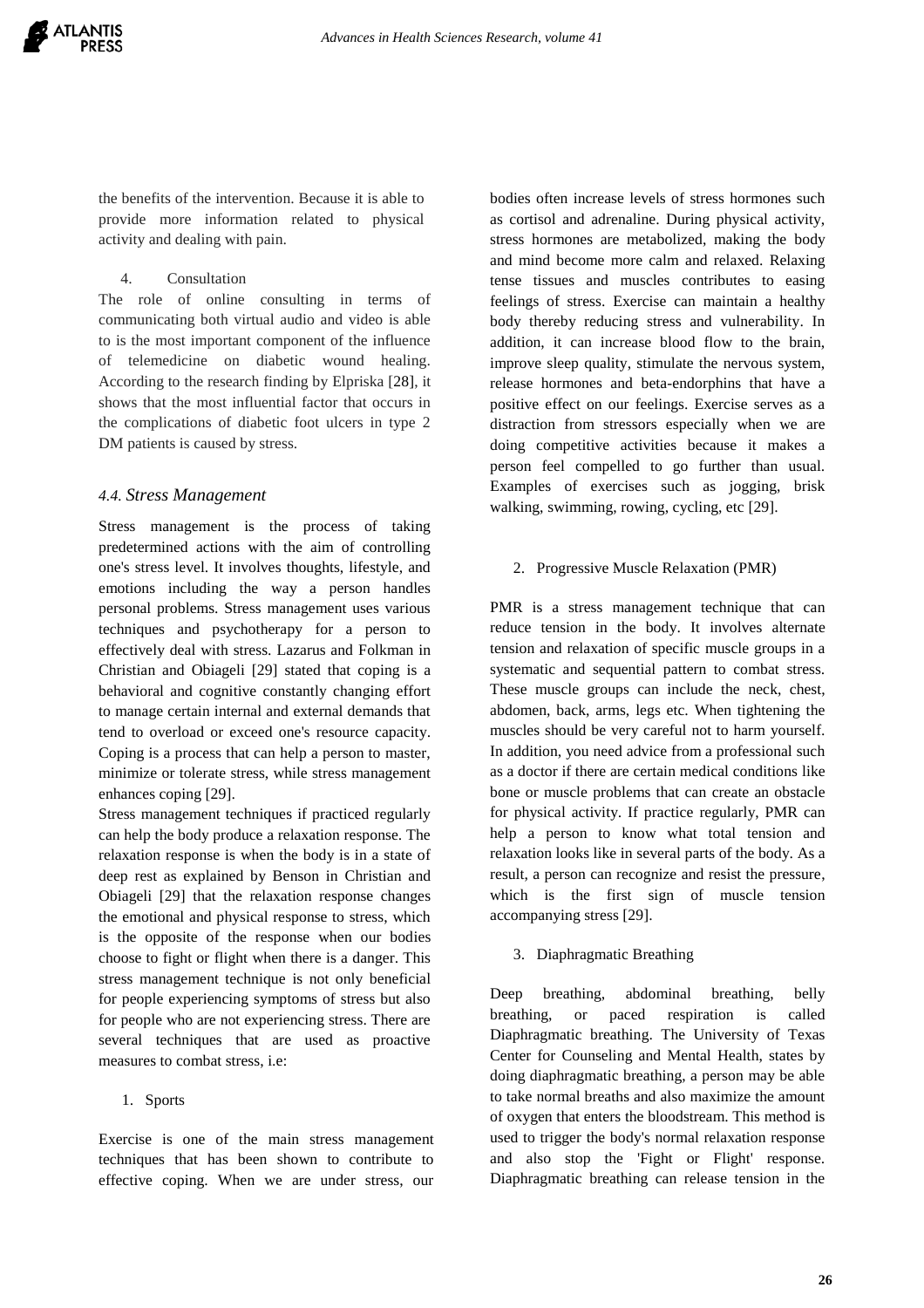body and improve physical and mental health, because diaphragmatic breathing stimulates the parasympathetic nervous system. Stress is usually accompanied by changes in breathing patterns, or anxiety characterized by shortness of breath. Using the shoulders to inhale and exhale instead of the diaphragm can create an imbalance of oxygen and carbon dioxide in the body. Shortness of breath that occurs can prolong anxiety and exacerbate the physical symptoms of stress. It should be noted that apart from stress relief, diaphragmatic breathing also helps with cardiorespiratory fitness, improving respiratory muscle strength, and respiratory muscle length, lung function, and posture [29].

## 4. Visualization or Guided Imagery

Visualization is considered as a mental vocation consisting of perceptual experiences across sensory modalities i.e. using one's imagination such as hearing, smell, taste, touch, and movement imagination to induce a state of relaxation in the body. A person's thoughts may cause anxiety and anger that leads to tension and stress on the body. This visualization can involve imagining yourself in an atmosphere or place that is calm, serene and relaxed to details that are very interesting and calm a person. For example, you can imagine being in a park, beach, tourist center, etc [29].

## 5. Meditation

One of the other stress management techniques is meditation. It can make the state become deeply relaxed and the mind becomes calm. Meditation can help a person to calm the mind or eliminate negative thought patterns that are often the underlying cause of stress. It can also increase a person's level of resilience and make a person less reactive to stress. Meditation can improve physical, emotional wellbeing and improve overall health well-being [29].

#### 6. Social support

Having social support is also a way to ward off stress. In this case the role of the closest person to help overcome difficulties. Those other people include family, friends, church, and even coworkers [29].

## **REFERENCES**

- [1] Verity, R. et al. Estimates of the severity of coronavirus disease 2019: a model-based analysis. *Lancet Infect. Dis.* 2020; 20:669–677
- [2] Zhang, H., Penninger, J. M., Li, Y., Zhong, N. & Slutsky, A. S. Angiotensin-converting enzyme 2 (ACE2) as a SARS-CoV-2 receptor: molecular mechanisms and potential therapeutic target. *Intensive Care Med.* 2020;46:586–590
- [3] Zhu, L. et al. Association of blood glucose control and outcomes in patients with COVID-19 and pre-existing type 2 diabetes. *Cell Metab.* 2020;31:1068–1077
- [4] Lee, S. A. et al. CD26/DPP4 levels in peripheral blood and T cells in patients with type 2 diabetes mellitus. *J. Clin. Endocrinol. Metab.* 2013;98:2553–2561
- [5] Zhang, H., Penninger, J. M., Li, Y., Zhong, N. & Slutsky, A. S. Angiotensin-converting enzyme 2 (ACE2) as a SARS-CoV-2 receptor: molecular mechanisms and potential therapeutic target. *Intensive Care Med.* 2020;46:586–590.
- [6] Huang, C. et al. Clinical features of patients infected with 2019 novel coronavirus in Wuhan, China. *Lancet.* 2020; 395:497–506
- [7] Wu, Z. & McGoogan, J. M. Characteristics of and important lessons from the coronavirus disease 2019 (COVID-19) outbreak in China: summary of a report of 72314 cases from the Chinese Center for Disease Control and Prevention. *JAMA*. 2020; 323:1239–1242
- [8] Holman, N. et al. Risk factors for COVID-19 related mortality in people with type 1 and type 2 diabetes in England: a population-based cohort study. *Lancet Diabetes Endocrinol.* 2020;8:823– 833
- [9] Goyal, P. et al. Clinical characteristics of COVID-19 in New York City. *N. Engl. J. Med.*  2020;382:2372–2374.
- [10] Shi Q., Zhang X., Jiang F., Zhang X., Hu N., Bimu C., Feng J., Yan S., Guan Y., Xu D., et al. Clinical Characteristics and Risk Factors for